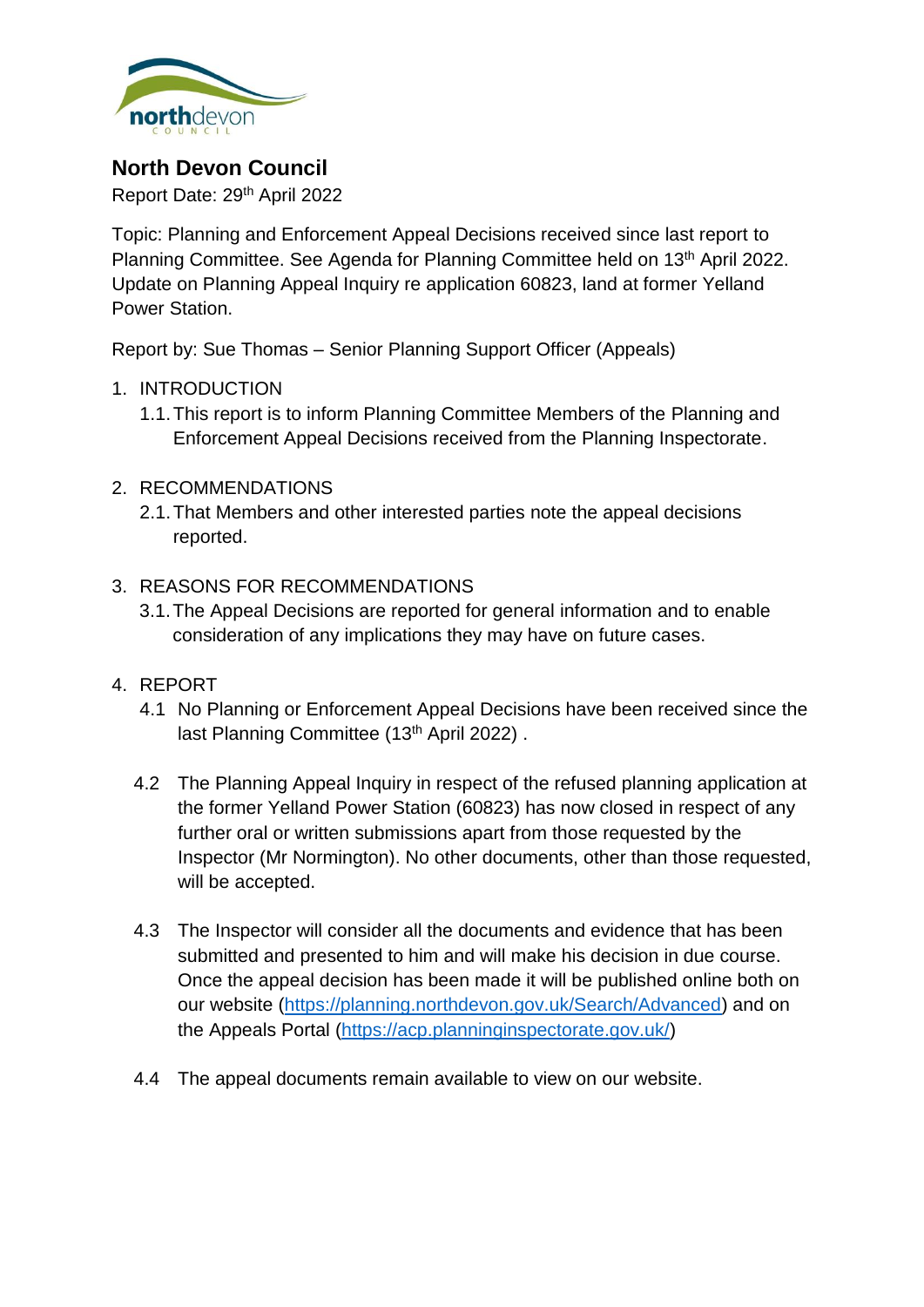

- 5. RESOURCE IMPLICATIONS
	- 5.1.Where an application by the appellant for an award of Appeal Costs is successful it is expected that this will be paid from the Planning budget (financial resource implication)
	- 5.2.Where an application by the LPA for an award of Appeal Costs from the appellant is successful it is expected that this will be paid into the Planning budget (financial resource implication)
	- 5.3.There may be a financial implication if Consultants are employed to confirm that any claim for Appeal Costs is reasonable/acceptable (financial resource implication)
	- 5.4.There may be a call on NDC staff (Planning/Legal) to confirm that any claim for Appeal Costs is reasonable/acceptable (staffing resource implication)

## 6. EQUALITIES ASSESSMENT

6.1.There are not any equalities implications anticipated as a result of this report.

### 7. ENVIRONMENTAL ASSESSMENT

7.1.It is considered by the Author that, as this report is simply to advise Planning Committee Members and other interested parties of recent Planning and Enforcement Appeal decisions, there are no Environmental implications arising from its contents.

### 8. CORPORATE PRIORITIES

- 8.1.What impact, positive or negative, does the subject of this report have on:
	- 8.1.1. The commercialisation agenda: Positive as will learn lessons to reduce potential costs awards against the Council
	- 8.1.2. Improving customer focus and/or Positive as will learn lessons for future consideration
	- 8.1.3. Regeneration or economic development Positive as will learn lessons for future consideration

## 9. CONSTITUTIONAL CONTEXT

- 9.1.Article of Part 3 Annexe 1 paragraph: Not applicable
- 9.2.Referred or delegated power? Not applicable

### 10.STATEMENT OF CONFIDENTIALITY

This report contains no confidential information or exempt information under the provisions of Schedule 12A of 1972 Act.

### 11.BACKGROUND PAPERS

The following background papers were used in the preparation of this report: (The background papers are available for inspection and kept by the author of the report).